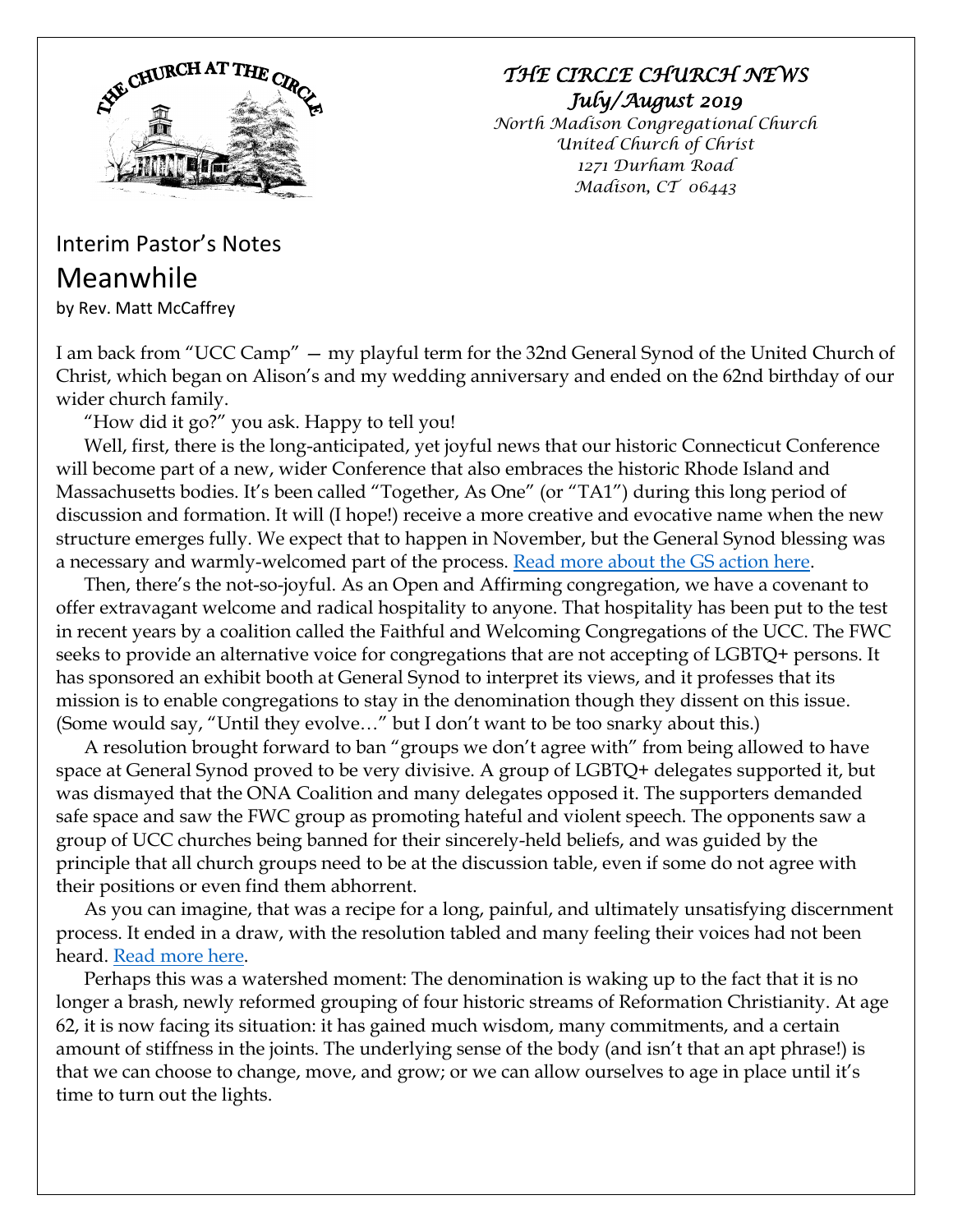Meanwhile: our North Madison fellowship continues to find its own, multi-layered, radically extravagant voice. Let's wish our wider fellowship a happy 62nd, and help it in its mission to become the church equivalent of a new generation's voice for Christ's justice and work in the world.

God's Spirit has called us. We can do nothing less.

Yours in Christ,

Rev Matt

Rev. Matt

## Included in this Newsletter: **Children and Youth Ministries**

A Note from Sue Timony Hall – SYG Mission Trip Blog - We're Hiring: Nursery/Toddler Room Coordinator

## **Community Outreach / Fund Raisers**

Antique Show – Tag Sale – Ministry Resource Team Update – Bingo – Boxers and Briefs for Columbus House - Breakfast at Columbus House Yoga

## **Get Involved / Stay Connected**

UCC Approves a New Conference - Huge Thank You to the Choir – Summer Worship Hours – Church Profile – Videographers Needed

## **In the News and Noteworthy**

Danielle Farrales **In The Community** Sacred Music Scholarship

# **- Children and Youth Ministries** –



My oldest son, Christopher, is an undergrad at Fordham University in New York City. When Chris began to explore various college choices during his junior year of high school we were very impressed by Fordham's Jesuit commitment to educating the whole person "cura personalis" and creating men and women

dedicated to serving others "homines pro aliis." At around the same time that Chris was applying to colleges, I attended a workshop that explored ways to pray. There I learned about St. Ignatius who wrote about the importance of finding God in all things by inviting us to see our daily lives with new eyes. Ignatian spirituality is synonymous to Jesuit spirituality (as I understand it) and is based on 16th century St. Ignatius of Loyola's experiences of God in his life. In addition to recognizing God's presence in the every day, Ignatius called for us to rapidly respond to God's presence when we perceive it.

In addition to responding to God's presence, the Jesuits believe that the desire to serve others is in our very core, and that our response to the call to serve is essential. I've been thinking a bit about all of this for a few reasons. One reason is because it is summer and Chris is spending his working in a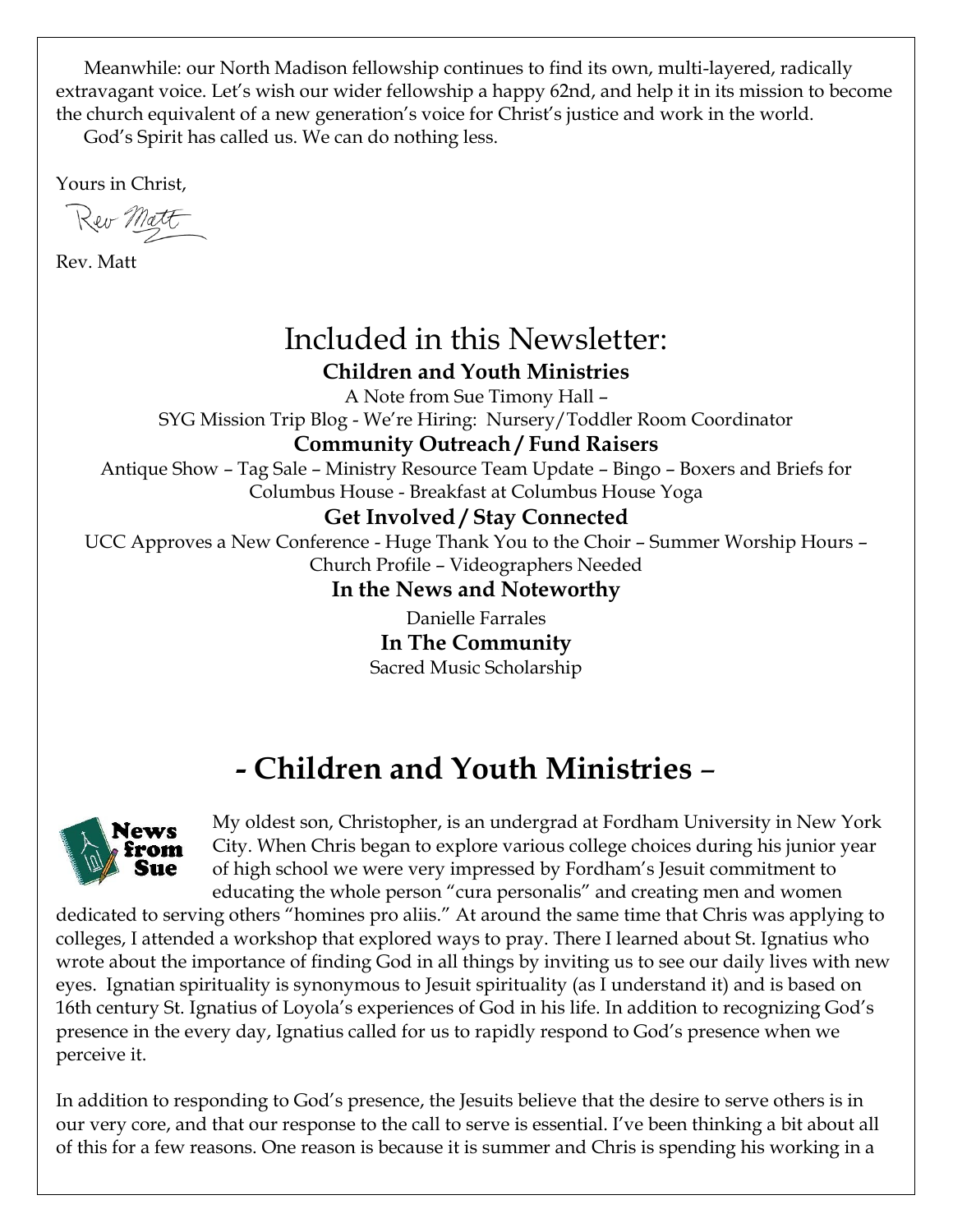lab at Cornell Medical School. This is the first summer that he is away from home and working full time. Although he has only been a college student for two years, I marvel at how much he has grown and matured emotionally, spiritually and intellectually from visit to visit. Another reason is that I was, along with other NMCC community members, blessed to be able to see some of our youth and their leaders off on their mission experience to Altoona, PA last Sunday. I am looking forward to hearing their reflections upon their return, and to helping them share their experiences more fully with our church family in the fall. I am also looking forward to the quieter days of July and August days spent with family and friends, at BBQs and at the beach, in my garden and in the woods. I hope that each of you will also get to enjoy whatever summer means to you. I found the article below about two quick ways that we can check in with our families and close friends at the end of each day, and want to pass it on to you.

Please feel free to call me any time to chat, share ideas for the coming programming year, or for any reason at all. 203-843-626. With love, Sue

#### *Two Simple Ways to Practice Ignatian Spirituality with Family* By Ginny Kubitz Moyer

Ignatian spirituality encourages us to notice what is right in front of us. That's one of the things I love about it. When St. Ignatius wrote about finding God in all things, he was essentially giving us an invitation to see daily life with new eyes. We don't have to invent complicated, fancy new ways to inject God into our daily routines; Ignatian spirituality helps us recognize how God is already there, all the time.

And this makes it a perfect spirituality for families. If you feel (as I often do) that life is already so full that you can't imagine adding one more thing to the mix, don't worry; Ignatian spirituality fits beautifully into even the busiest routine. Here are two quick, Ignatian-inspired practices to encourage you and your family members to recognize God's constant, dynamic presence.

#### 1. Three Things

If I were to ask, "Name three things today that made you happy," what would you say? Either question is great to discuss as a family. Whether you do so over the dinner table or in the car on the way home from school, nearly everyone can think of three things that made the day better. It's always revealing to add in the adjective "little," as it can encourage us to think beyond the more obvious things (friends, health, home) and notice the smaller things we don't often register in the moment. The friend who shared his chips at recess, the fresh smell that comes after the rain, the adorable dog we saw going out for a walk—it's easy to forget these things unless we have a reason to remember. These questions give us a reason. They invite us to pause, review our experiences, and recognize that even in the most challenging days, God's fingerprints are everywhere we look.

#### 2. What I Love About You

Every night, before falling asleep, my husband and I share one thing we love about each other. We've been doing it almost as long as we've been married, and it's a terrific way to end the day on a note of recognition. It's often inspired by the experiences of the day: "I love how you are so great at fixing my computer," or, "I love how supportive you are when I'm stressed." This exercise isn't just for spouses; each night, my husband and I also tell our children one thing that we love about them. It's very grounding to wrap the day up by recognizing the good. Even if there has been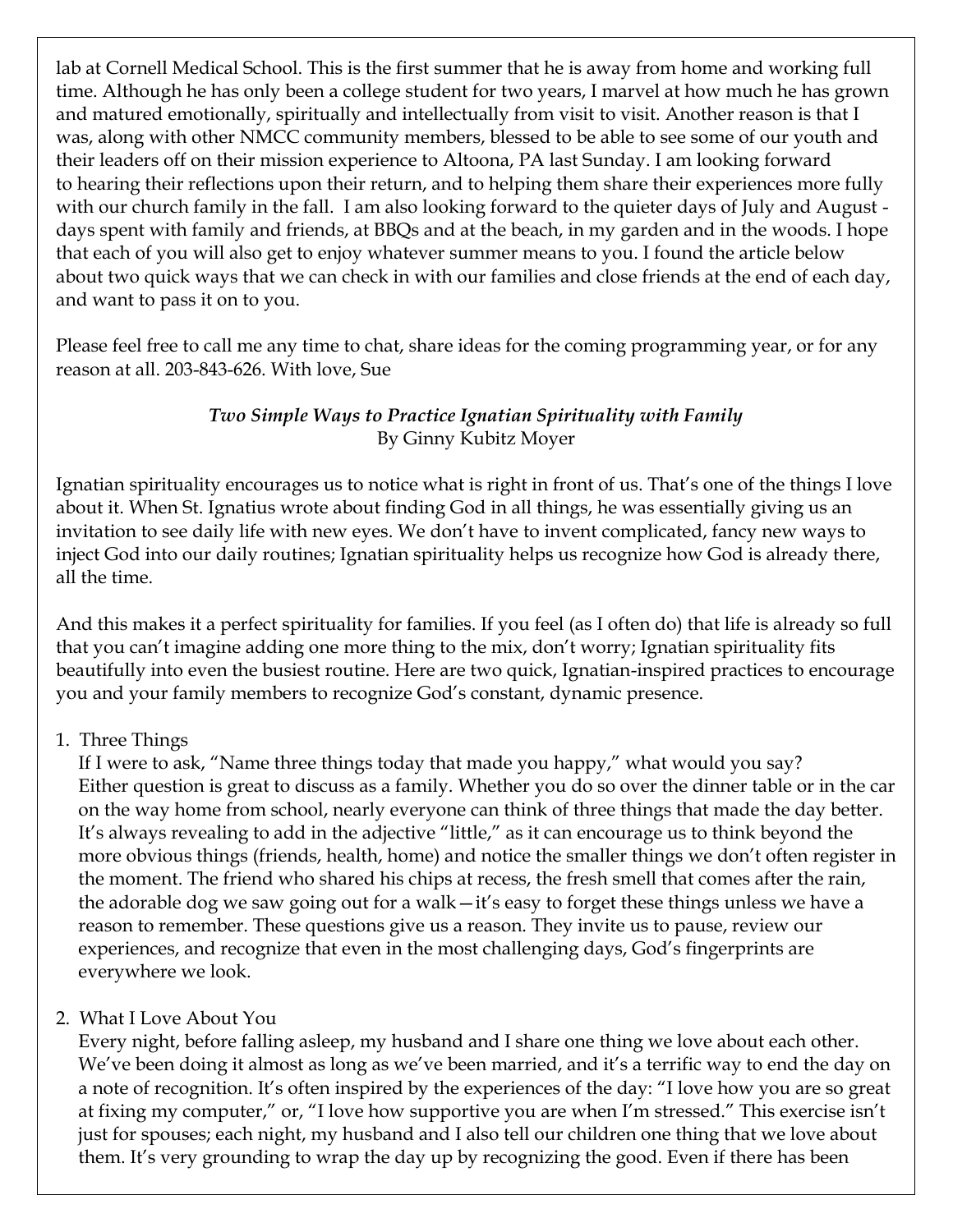family tension or frustration in the hours before bed, verbalizing something you love about a person is a simple but meaningful way to reconnect. It's one more simple but effective way to recognize the people we share our lives with and to recognize God's goodness in them.

Happy Summer!



**SYG Mission Trip Blog:** Check out what our Senior Youth Group did on their Mission Trip to Blue Knob, PA June 23 - 28 on our website, [www.northmadisoncc.org.](http://www.northmadisoncc.org/) There's a direct link under "Latest News" on our

home page that will bring you directly to the blog.



**We're Hiring - Nursery/Toddler Room Coordinator:** For this year-round paid position at NMCC during Sunday worship, candidate must have two years of experience teaching or supervising children and be at least 18 years old. The hours are 9:45 am until

the end of worship and the children are picked up by their parents. The full job description is available from the church office! If interested contact the church office, <u>office@northmadisoncc.org</u>.

# **- Community Outreach / Fund Raisers –**



**Madison Antiques Show:** On the Green in Madison on Saturday, July 20 from 9 AM to 4 PM, Rain or Shine. This is one of our top fundraisers for the church! *Coming soon – Mark your calendar - We need you!!*

Please fill in where you can help on the **SIGNUP SHEET** in Fellowship Hall!

- **Baked Goods** we cannot stress enough the need for pies, breads, bars, cookies. The more you bake, the more we can sell and it is all profit. Pies are always a wonderful moneymaker for us and sellout quickly. You can always leave baked goods in the freezer in the church kitchen.
- **Food Tent** will need ice and coffee.
- **Marking the Green/ Setting up Fence on Friday morning –** takes about 2 hours and we could really use your help.
- **Set-up and Take-down** is a huge task please sign up to lend a hand.
- **Parking, Gate and Bakery Booth Attendants**  the day of the show

If you are planning to be away during the show, please look over our "needs list" and see what you can do ahead of time. If you have any questions about certain jobs, please see John Gallops  $(jgallops@aol.com/860-460-8573)$  $(jgallops@aol.com/860-460-8573)$ , or call the office at 203-421-3241 to sign you up. Thanks so much to those of you who will give your time to help us make this show a huge success.



**Tag Sale Booth at NMCC Antique Show on July 20:** We are once again planning to have a booth at the NMCC Antiques Show on "On the Green." We're looking for your antiques – we did quite well last year and have a good idea of what vintage/antique items we'd like to focus on this year (clean and ready to sell):

- Furniture small tables and wooden boxes sold well last year
- Records 33  $1/3$  from the 50's, 60's and 70's
- Framed art
- Mirrors
- Housewares (unique and a limited amount)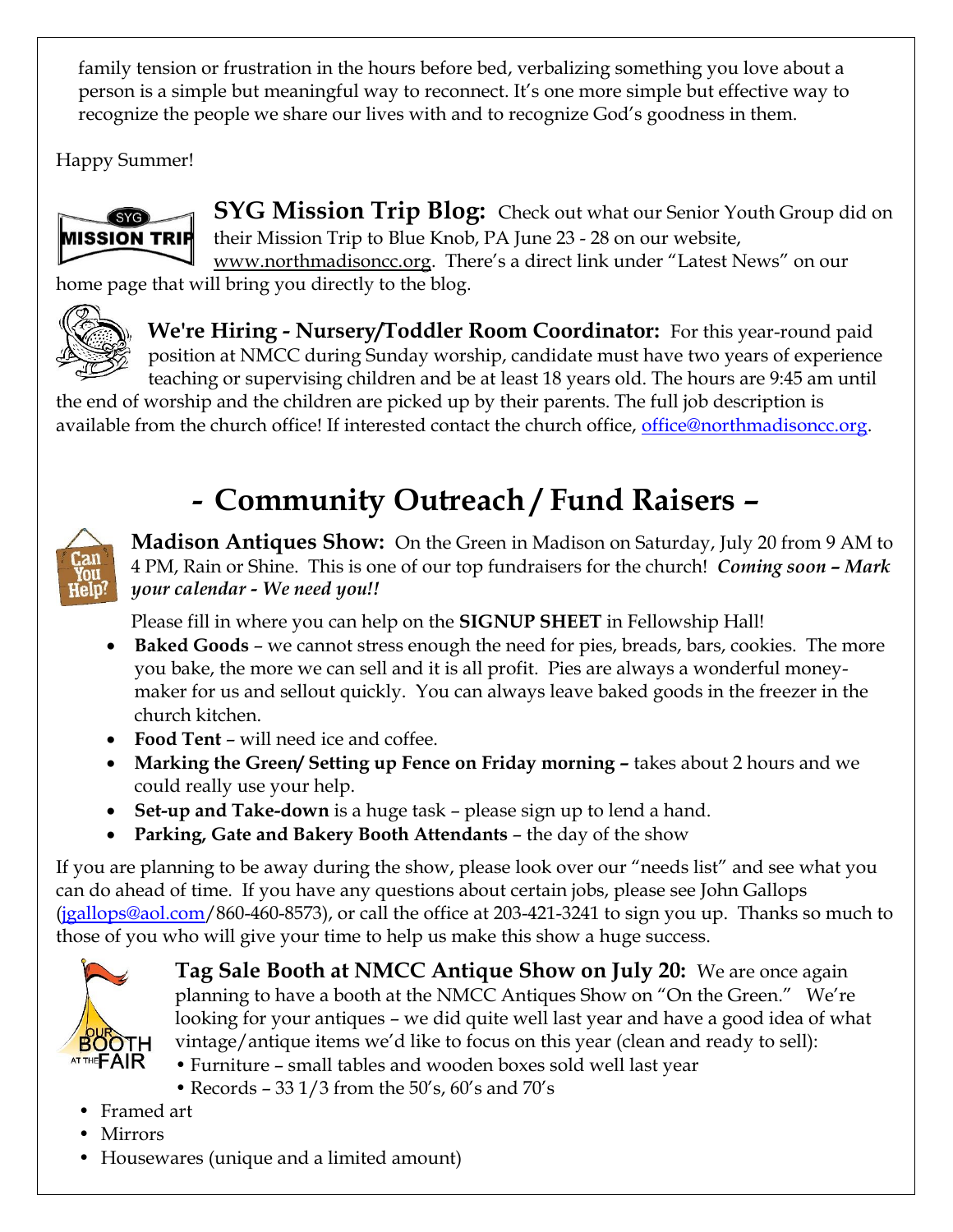Other ideas welcome!

Contact Roberta Hanlon [robertahanlon@msn.com](mailto:robertahanlon@msn.com) or 203-500-8311 or Holly Francis [hollydayfrancis@aol.com](mailto:hollydayfrancis@aol.com) or 203-623-1058 with questions.



**Online Tag Sale:** While our focus through July is on collecting antiques, we will continue posting items on Craigslist and list them on our online tag sale web page web site: [http://northmadisoncc.org/calendar-events/tag-sale/.](http://northmadisoncc.org/calendar-events/tag-sale/) Contact Roberta Hanlon [robertahanlon@msn.com](mailto:robertahanlon@msn.com) or 203-500-8311 or Holly Francis [hollydayfrancis@aol.com](mailto:hollydayfrancis@aol.com) or

203-623-1058 with questions.

# Ministry

**Ministry Resource Team Update:** We're pleased to report the MRT approved **Resource** three Outreach Ministries in June – congratulations to Outreach Ministry Champions **Team** Karen Miller, Lyn Boling and Jim Farrales:

• **St. Martin de Porres Academy** - Karen Miller's focus this Fall will be to encourage new volunteers to join the 10 NMCC volunteers currently at SMPA supporting their music program, scholastic tutoring, leading a boy scout troop and van transportation. This month NMCC will also present an Outreach Ministry check to provide financial support to [Saint Martin de Porres Academy,](http://www.saintmartinacademy.org/) an independent faith-based, Nativity Miguel Network middle school located in New Haven. The goal is to end the cycle of poverty through education, one child at a time.

- **Youth Continuum** Lyn Boling is kicking off her plan with Bingo and pizza night on July 23 at Youth Continuum (see related article). Many thanks for your the gift cards collected via the Giving Tree last month – we will use those for Bingo prizes. Next month Lyn will also present our Outreach Ministry check. [Youth Continuum](http://www.youthcontinuum.org/) protects and promotes the well-being of atrisk youth and provides them with the skills necessary to take advantage of opportunities for a healthy and productive future.
- **Continuum of Care**  Jim Farrales is working with Heather Crawford to launch a regularly scheduled Knitting Group and with Sanna Stanley to set up an Art and Poetry Workshop Series for clients under their care. Jim's plan is to also provide a financial donation that will support many client services needs from clothing and setting up a new apartment to case management help in applying for benefits. [Continuum of Care, Inc.](http://www.continuumct.com/) enables people who are challenged with mental illness, intellectual disability, Autism, and/or addiction to rebuild and thrive in the community.

We have 2 additional champions creating proposals to renew and embellish 2018 ministries including Raise the Roof and Shoreline Food Pantry and Kitchen. Any questions, contact any of the team members: Roberta Hanlon, Sandy Dickson, Cal Price, Lyn Boling or Rev. Matt.



**NMCC Sponsors Bingo Night at Youth Continuum, Tuesday, July 23:**  Please join us for a fun Bingo Night with at-risk youth. In addition to playing Bingo, we will be sharing pizza with the clients and staff. Please bring a dessert or beverage if possible. We will carpool together and meet at the Exit 61 in Madison. Departure will

be at 6:00 pm, for the group home in New Haven. We will be back between 8:00 and 8:30 pm. Please RSVP Lyn Boling at [lboling123@comcast.net](mailto:lboling123@comcast.net) if you are interested.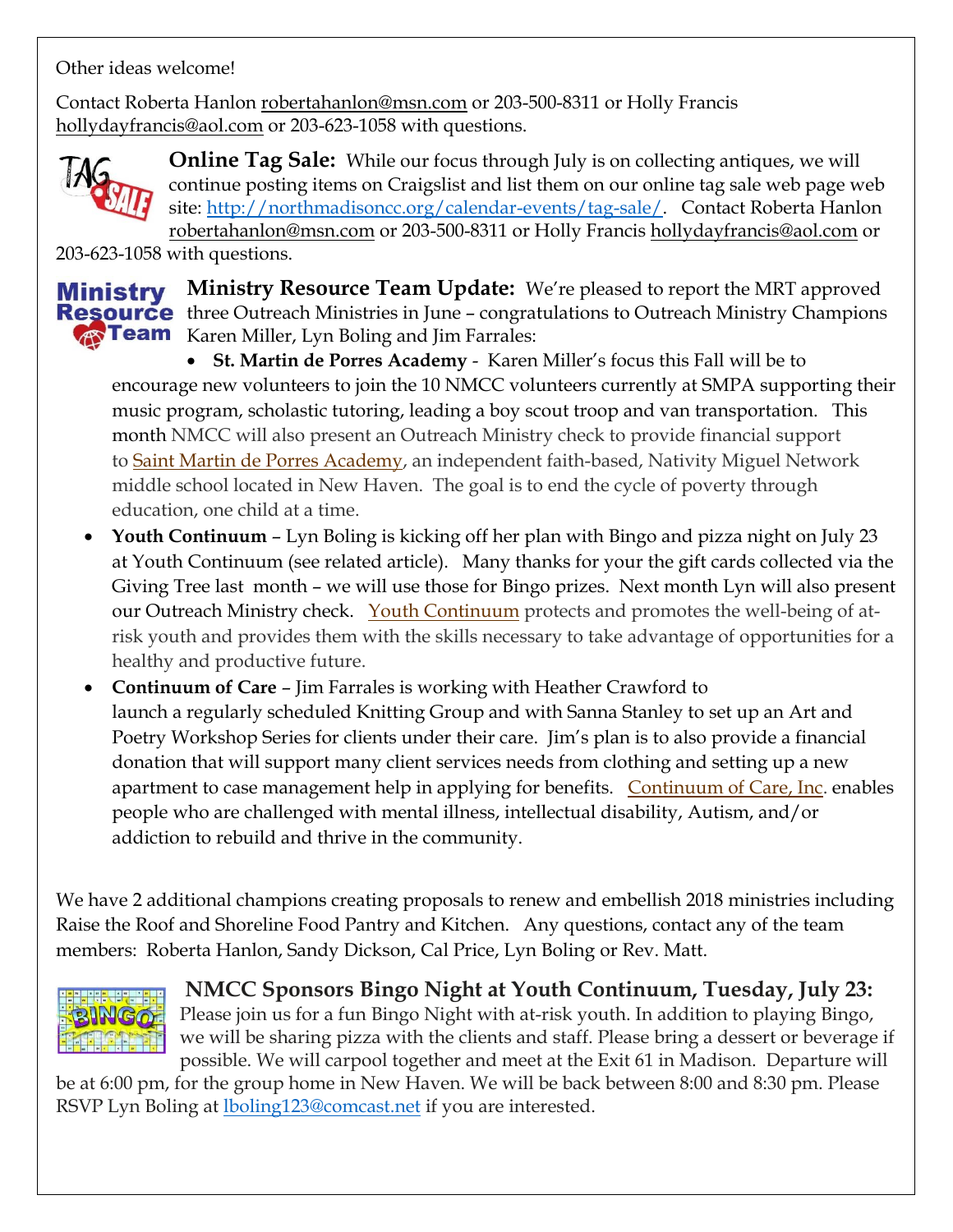

**Boxers and Briefs for Columbus House:** Launched in June, we will collect through August. The Columbus House community rarely receives donations for undies and Lyndia Haff, who works with clients at Columbus House noted: "...and they're not bashful about asking for them! Boxers for men and briefs for women, all sizes, simple. Look for the collection basket under the Giving Tree. Any questions – contact Roberta

Hanlon robertahanlon@msn.com, Columbus House Champion.



**Breakfast at Columbus House:** Please sign up to help serve breakfast at Columbus House over the summer on 7/13, 7/27, 8/10, and 8/24. We meet at Columbus House at 6:30 am (or carpool from Madison or Guilford at 6:00 am) to prepare breakfast for 60 to 80 people. Visit the bulletin board in the back hall where you can

sign up to purchase and prepare eggs, toast, juice, potatoes or sausages. *New!* If you would like to serve breakfast, but find the cost of purchasing difficult, please contact Roberta Hanlon, [roberthanlon@msn.com,](mailto:roberthanlon@msn.com) 203-623-9834 or Peter Meier [peterm190@yahoo.com,](mailto:peterm190@yahoo.com) 203-421-8377 to get reimbursed.



 **Yoga:** There will be no classes July 1 – 5. Our summer yoga sessions run from 7/8/19 – 8/22/19 on Mondays at 6:30pm and Thursdays at 6:15pm. The cost is \$55 per session, \$105 for both. Drop ins are always welcome at \$10 per class. Bring a friend! Most of our students are from the local North Madison community. Any questions or for session

updates check the NMCC web page or contact Karen Chapman, Yoga Champion, at [krchapman@comcast.net](mailto:krchapman@comcast.net) or (203) 314-9299 evenings.

# **- Get Involved / Stay Connected** –



HELPING There are so many ways to get involved in making NMCC a vibrant community not only through the work of the Missions Committee but helping out, sharing your skills, learning new ones enjoying the fellowship that naturally follows through working on projects together. Visit our "[Get Involved](http://northmadisoncc.org/get-involved/)" web page for ongoing news at northmadisoncc.org.



**UCC Approves a New Conference:** On Monday, June 24, delegates to the United Church of Christ's national meeting in Milwaukee overwhelmingly approved a request by its three conferences in Connecticut, Massachusetts and Rhode Island to dissolve and join together to form a new conference, "Together, As One."

NMCC's Cal Price and Sandy Dickson are both members of the new tri-state "Together, As One" board. Cal, serving as Treasurer of the combined conference, shared his enthusiasm for this historic announcement, "We are already beginning to see the benefits of sharing talents across the 3 individual conferences of Connecticut, Massachusetts and Rhode Island. As we pool our skills and invest and share in technology, outreach ministries development such as racial justice, as well as with preaching resources and skills, we will be able to reduce the overall amount we each contribute today in running the 3 conferences, when we become one conference on January 1, 20120. This is the way of the future that will enable us to unify and grow UCC membership in Southern New England."

You can find the full information on the MA UCC Website, [https://www.macucc.org,](https://www.macucc.org/) in an article entitled [Synod Approves Replacing Three Southern New England Conferences With One.](https://www.macucc.org/newsdetail/synod-approves-new-conference-for-southern-new-england-12838959)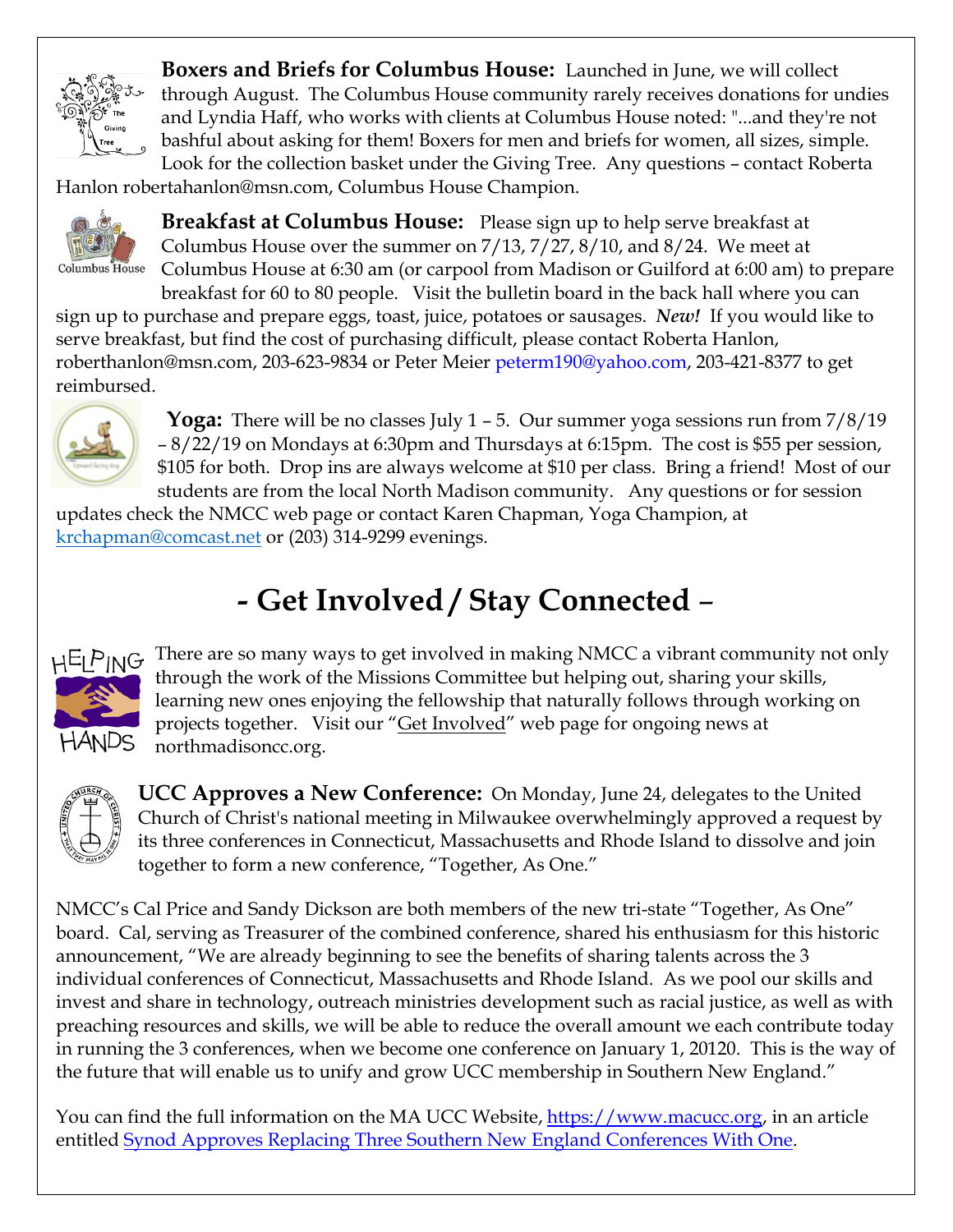

*H* $\mu$ <sub>**,**</sub> HUGE and loving thanks to our choir!!  $\mu$  $\mu$ <sub>)</sub> On every single Sunday since last September, your NMCC choir has provided exquisite music for our services of worship, representing lots of rehearsal time every week on Thursdays and on Sunday morning before church. What a beautiful and meaningful gift they give to us all...Huge

and loving thanks to each and every chorister for all the time, energy and enthusiasm which they give so very generously!!!

We also give those same huge and loving thanks to our most magnificent maestro Bill Clemmons who volunteers so much time to lead our choir  $-$  AND to the amazing and most fabulous Ann Clemmons who in addition to playing her violin so many times throughout the year, helps in more ways than you could possibly imagine...

During the summer, individuals and small groups will be providing us with equally exquisite music every week — and we will look forward to welcoming the full choir back on September 8!

When you see choir members, please make sure to thank them yourself!!  $\circledcirc$ 



**Summer Worship Hours:** During July and August, Sunday worship will be begin at 9:30am, followed by Fellowship Hour. This will give you more time to enjoy those warm summer days!



**Church Profile:** The Local Church Profile developed by the Pastoral Search Committee is now on file in the office. If you wish to read it, you may make an appointment to do so during church office hours, Monday through Friday from 8:30 AM to 12:30 PM. The document must be read in the office and may not be removed or copied.

Thank you.



**Televised Sunday Worship – Videographers Needed:** We are looking for 2 to 3 individuals – teens and adults of any age are welcome – to record Sunday worship from the balcony. You don't need to be technical – you just need to connect 3 cables to the camera and put a DVD in and hit "record." Having an eye for good "theater" helps with close ups and creative videotaping. More details are available in the May newsletter. If you are interested, please contact Tim Murphy, [timmurphy6050@att.net.](mailto:timmurphy6050@att.net)

# **- In the News & Noteworthy -**



**NMCC and Members in the News:** We often spot an article in the local paper, *Patch* or in other news outlets, and have been posting them on our bulletin and our Facebook page. We'd like to expand the coverage and add a feature about this type of news in the monthly newsletter. Please send or drop off the news articles you

find to the office at [office@northmadisoncc.org](mailto:office@northmadisoncc.org) and we'll be sure to include them!

**Danielle Farrales** was pictured on the front page of The Source, June 6, 2019, on the front steps of the First Congregational Church while taking prom photos.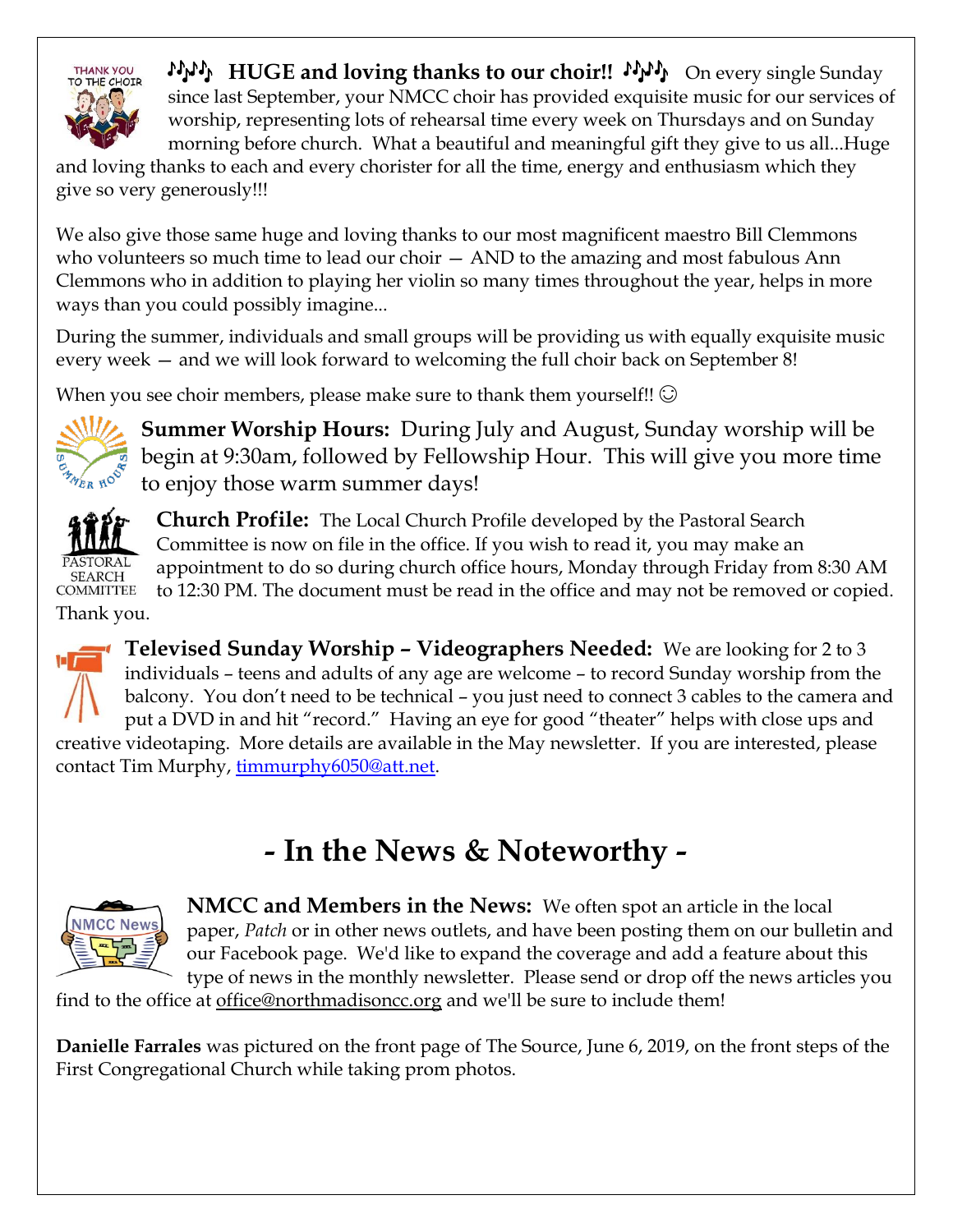## **- In the Community –**



**Sacred Music Scholarship Program, on behalf of the Board of Directors of the Connecticut Conference:** The CT Conference has a Sacred Music Scholarship program, designed to aid a person of any age intending to further his/her skills in some aspect of sacred music at institutions of higher education. To read more about this resource, including eligibility requirements,

visit: **[https://www.ctucc.org/scholarshipsandgrants](https://macucc-email.brtapp.com/!B57Cdg-lbjLxHHzvnbtmdQTYqwE6CrFMtwe4NBtTjt2dMkNjRxjQDiHzvNGUyasG0)**

Please use the [CARR Sacred Music Scholarship Application Form](https://macucc-email.brtapp.com/!wCd14wuJ7mG3q5dN+oio4TwFL87SLCfxS4wcvBJxOOtTyIwy8JIWFcGsoxMSIsMmg) for immediate consideration. Interested persons should complete this application and return it as soon as possible. The deadline for the application is July 29, 2019. The completed application should be returned via email or hard copy to: Jill Ford, Program Associate, CT Conference UCC, 125 Sherman St., Hartford, CT 06105 [jillf@ctucc.org](mailto:jillf@ctucc.org) 860-761-7112

The Scholarship Committee will be meeting in early August to make decisions about The CARR Sacred Music Scholarship program. Announcement of awards will be made by the end of August.